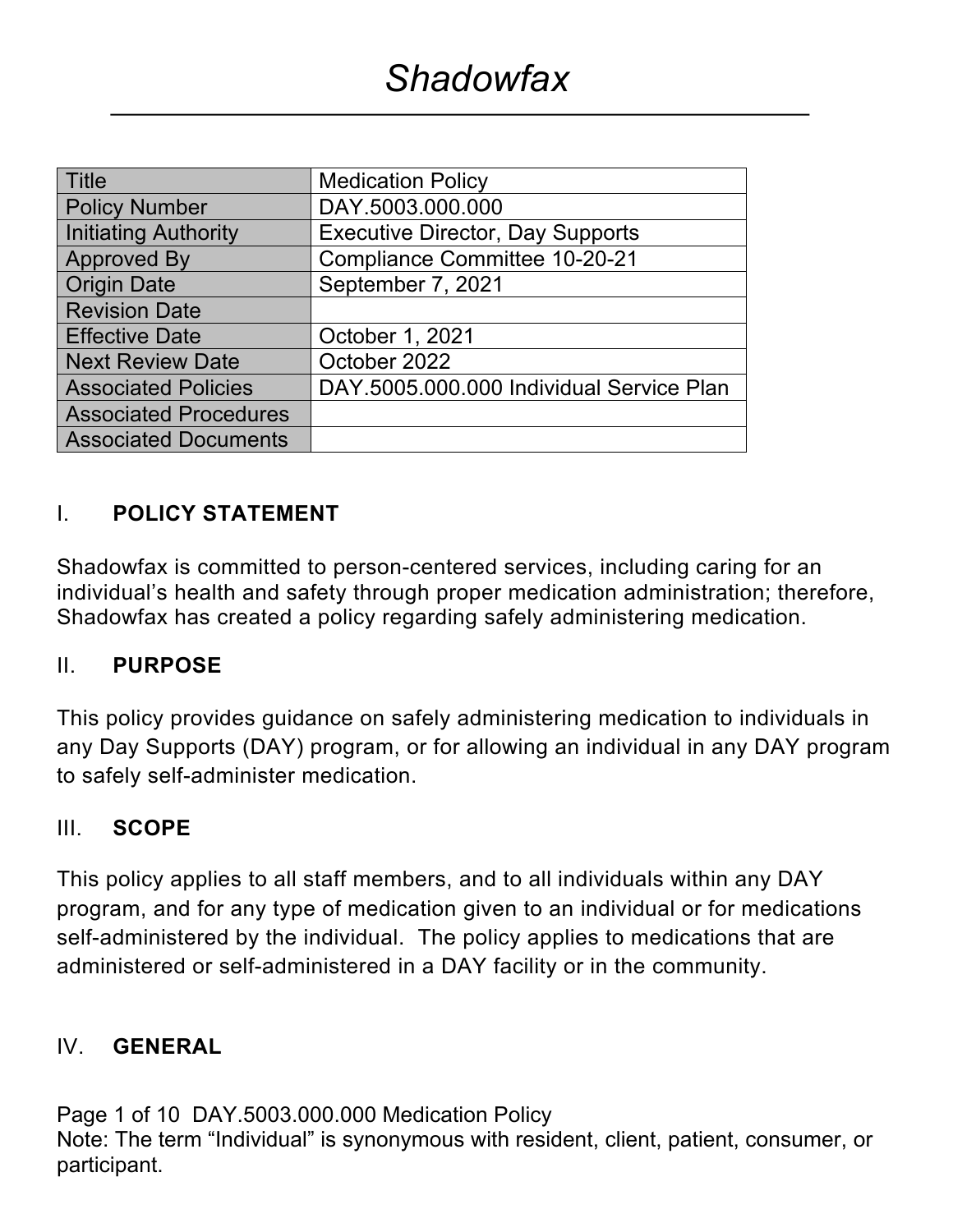This policy is based on the standards set by PA Code Title 55 Chapters 6100 and 2380, 2390.

# V. **POLICY**

### All medication administration is recorded on the Medication Record.

### MEDICATION ADMINISTRATION

Medication may only be administered by:

- 1. an individual if they meet the Self-Administration requirements as outlined in this policy, or
- 2. DAY personnel who meet the requirements for medication administration as outlined in this policy.

### Self-Administration

Individuals who desire to self-administer medication are permitted to do so if they are able to do all of the following:

- 1. Recognize and distinguish the individual's medication.
- 2. Know how much medication is to be taken. Shadowfax will use the Office of Development Programs (ODP) medication administration checklist to evaluate if an individual is able to safely self-administer medications.
- 3. Know when the medication is to be taken. Assistance may be provided by staff persons to remind the individual of the schedule and to offer the medication at the prescribed times.
- 4. Take or apply the individual's own medication with or without the use of assistive technology.

The ability to self-administer is determined through the individual assessment and individual plan. The individual plan must identify if the individual is unable to selfadminister medications.

### Assistance for Self-Administration

Page 2 of 10 DAY.5003.000.000 Medication Policy Note: The term "Individual" is synonymous with resident, client, patient, consumer, or participant.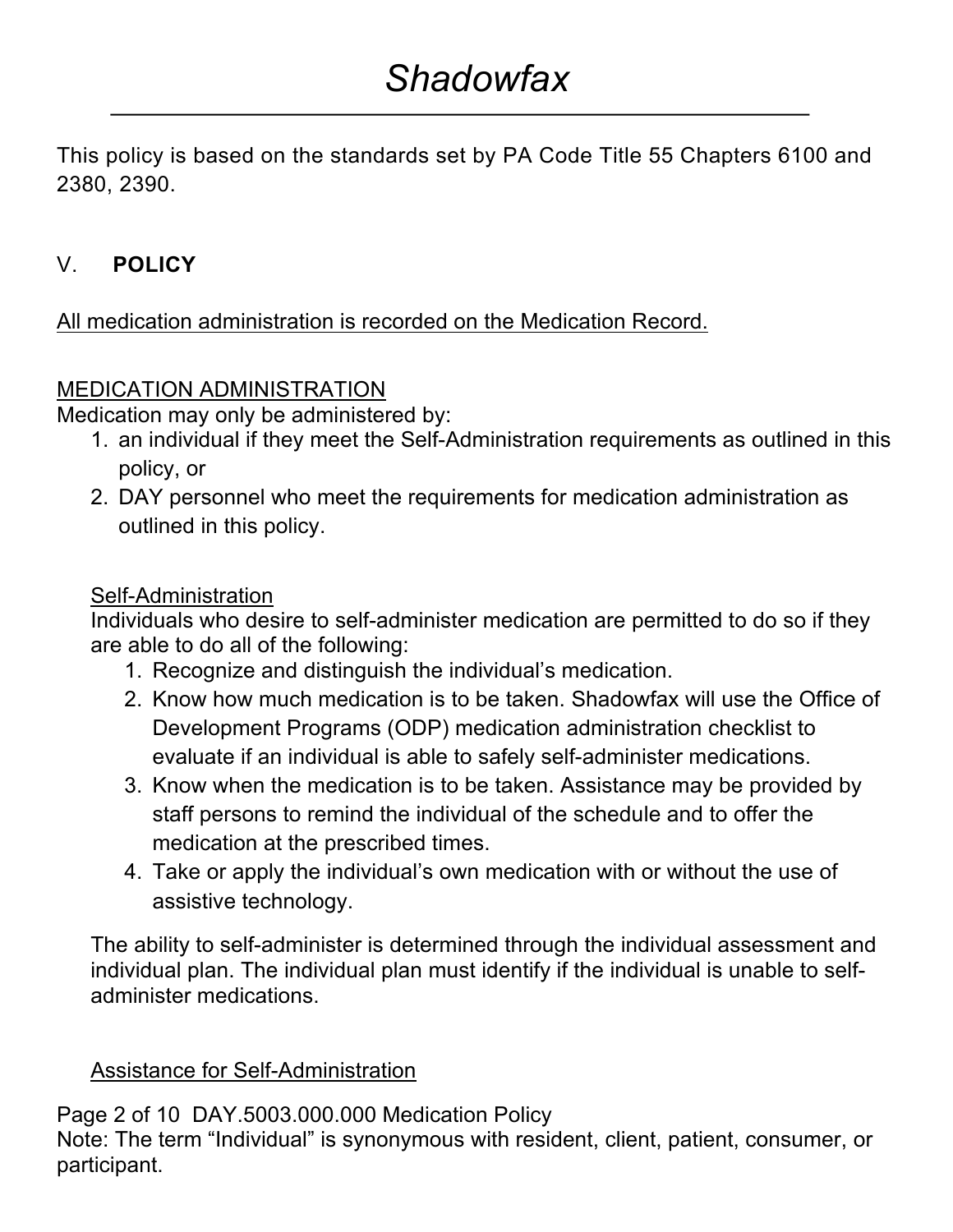An individual who has a prescribed medication shall be given assistance, as needed, for the individual's self-administration of the medication. Assistance in self-administration of medication includes

- helping the individual to remember the schedule for taking the medication
- offering the individual the medication at the prescribed times
- opening a medication container and storing the medication in a secure place
- arranging for assistive technology to assist the individual to self-administer medications.

### Medication Administration by DAY Staff

DAY staff qualified to administer medications according to Qualifications section in this policy may administer medication for an individual who is unable to self-administer the individual's prescribed medication.

Qualifications to Administer Medication -- A prescription medication that is not selfadministered shall be administered by one of the following:

- 1. A licensed physician, licensed dentist, licensed physician's assistant, registered nurse, certified registered nurse practitioner, licensed practical nurse, licensed paramedic or other health care professional who is licensed, certified or registered by the Department of State to administer medications.
- 2. A person who has successfully completed the medication administration course requirements as specified below in section Medication Administration Training may administer:
- Oral medications.
- Topical medications including creams, ointments, powders, etc.
- Inhaled medications and nebulizers
- Suppositories and enemas
- Eye, nose and ear-drop medications.
- Insulin injections.

Page 3 of 10 DAY.5003.000.000 Medication Policy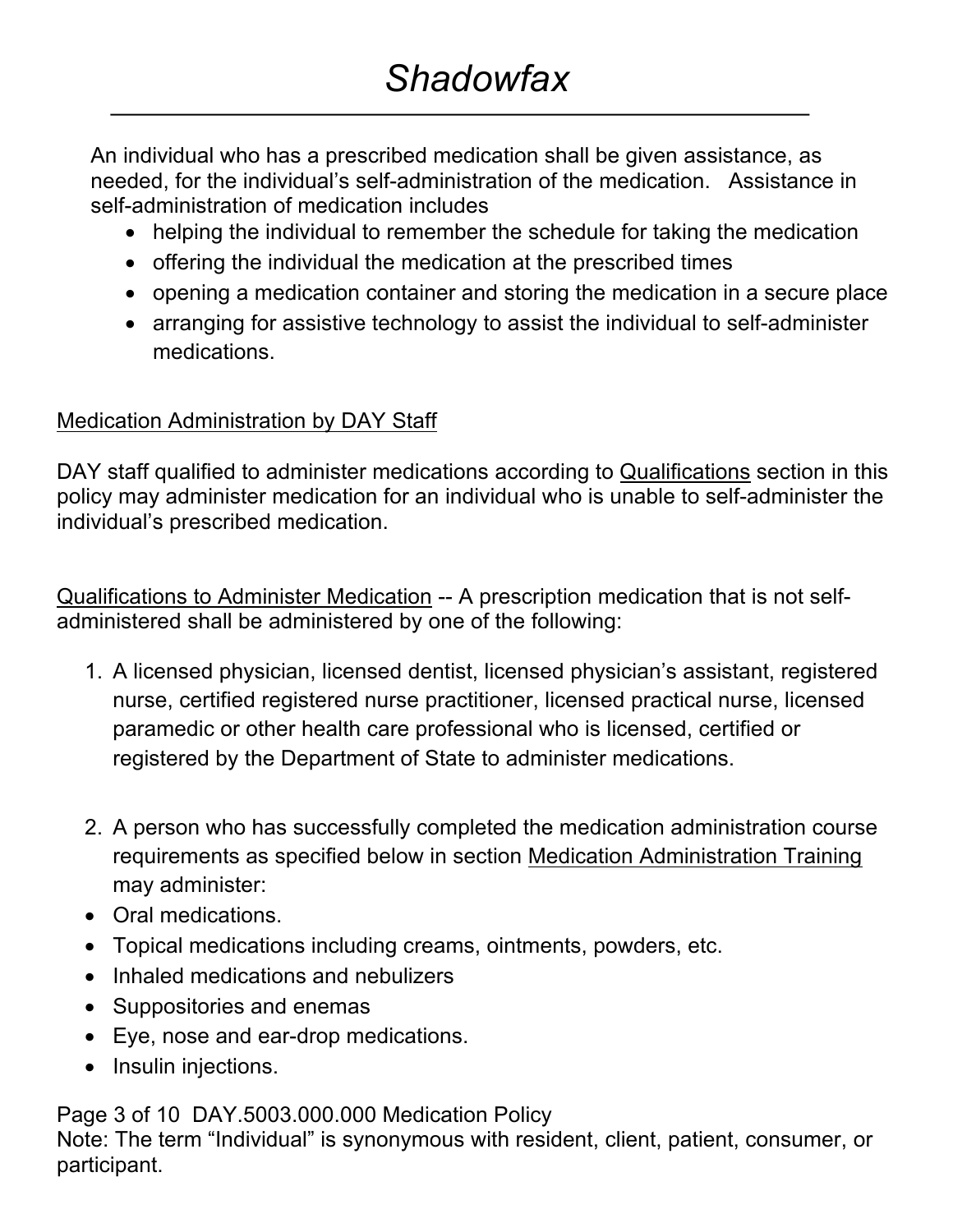- Epinephrine injections for insect bites or other allergies.
- Medications, injections, procedures and treatments as permitted by applicable statutes and regulations.

### Refusal to Take Medication

DAY staff shall make every reasonable effort to administer medication to an individual; however, if an individual refuses to take their prescribed medicine, the refusal shall be reported to the prescriber for each refusal. The individual's medication record/log shall indicate the individual refused the medication.

### Labeling, Storage and Disposal of Medication.

(*Note that this section does not apply for individuals who self-administer medication and store the medication in their personal belongings)*.

- All medications shall be stored in a safe manner, organized under proper conditions of sanitation, temperature, moisture and light and in accordance with the manufacturer's instructions.
- Prescription and nonprescription medications shall be kept in their original labeled containers. Prescription medications shall be labeled with a label issued by a pharmacy.
- A prescription medication may not be removed from its original labeled container in advance of the scheduled administration.
- If insulin or epinephrine is not packaged in an individual dose container, assistance with or the administration of the injection shall be provided immediately upon removal of the medication from its original labeled container.
- Prescription medications and syringes, with the exception of epinephrine and epinephrine auto-injectors, shall be kept in an area or container that is locked.
- Epinephrine and epinephrine auto-injectors shall be stored safely and kept easily accessible at all times. The epinephrine and epinephrine auto-injectors shall be easily accessible to the individual if the epinephrine is self-administered or to the staff person who is with the individual if a staff person will administer the epinephrine.

## Page 4 of 10 DAY.5003.000.000 Medication Policy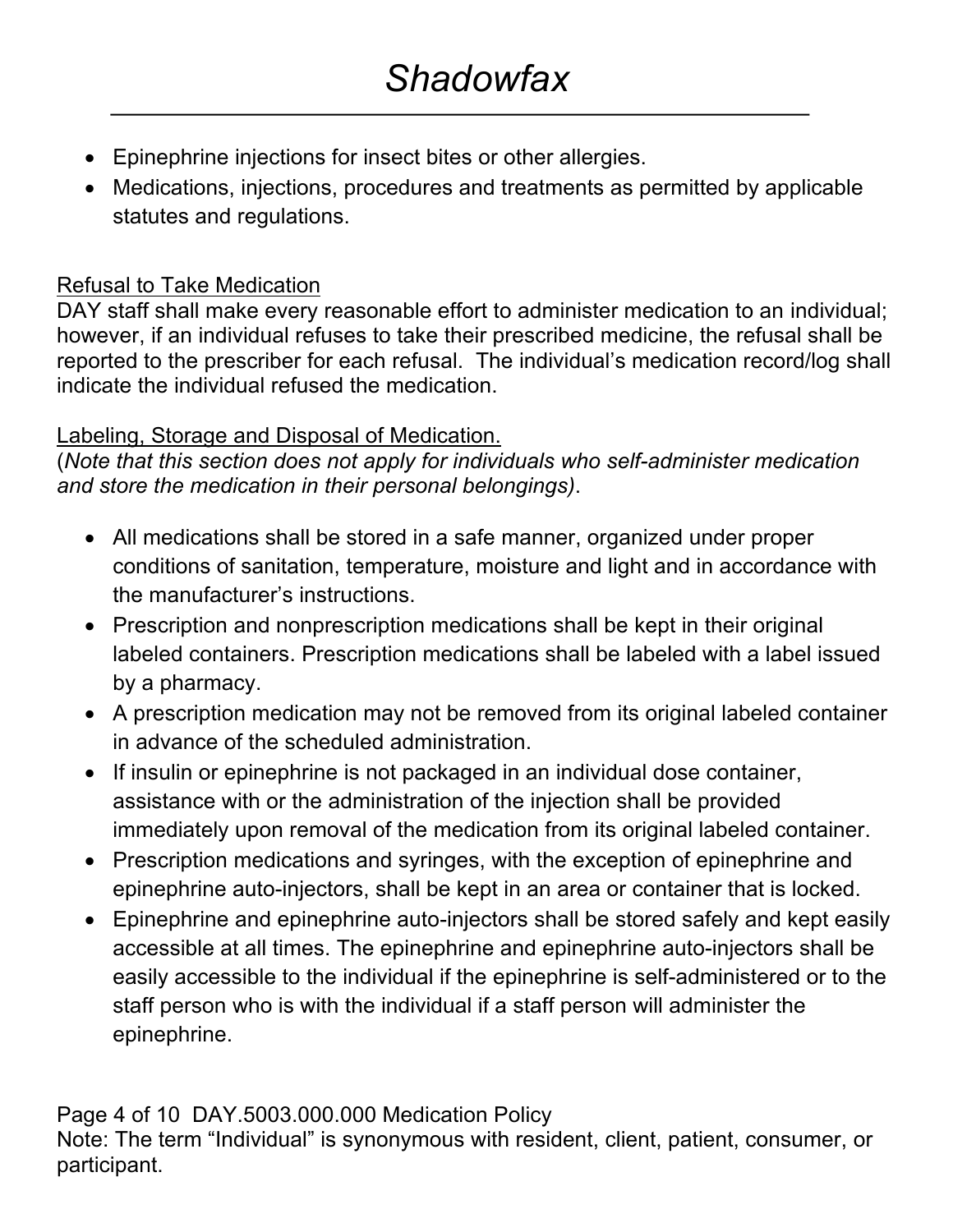# *Shadowfax*

- Prescription medications stored in a refrigerator shall be kept in an area or container that is locked.
- Prescription medications that are discontinued or expired shall be destroyed in a safe manner according to applicable Federal and State statutes and regulations.

### Prescription Medicines

- A prescription medication shall be prescribed in writing by an authorized prescriber.
- A prescription order shall be kept current.
- A prescription medication shall be administered as prescribed.
- A prescription medication shall be used only by the individual for whom the prescription was prescribed.
- Changes in medication may only be made in writing by the prescriber or, in the case of an emergency, an alternate prescriber, except for circumstances in which oral orders may be accepted by a health care professional who is licensed, certified or registered by the Department of State to accept oral orders.

Prescriptions for medications may be written by a certified registered nurse practitioner as authorized under 49 Pa. Code Chapter 18, Subchapter C (relating to certified registered nurse practitioners) and Chapter 21, Subchapter C (relating to certified registered nurse practitioners). The label on the original container must include the name of the prescribing practitioner.

### Medication Records and Medication Log

- A medication record shall be kept for each individual for whom a prescription medication is administered.
- The individual's medication record shall be updated as soon as a written notice of a change to a prescription is received.
- The medication record shall document any time an individual refuses to take a prescribed medication.
- Each individual's medication record shall contain the following information, at a minimum, for each individual for whom prescription medication is administered: 1. Individual's name.

Page 5 of 10 DAY.5003.000.000 Medication Policy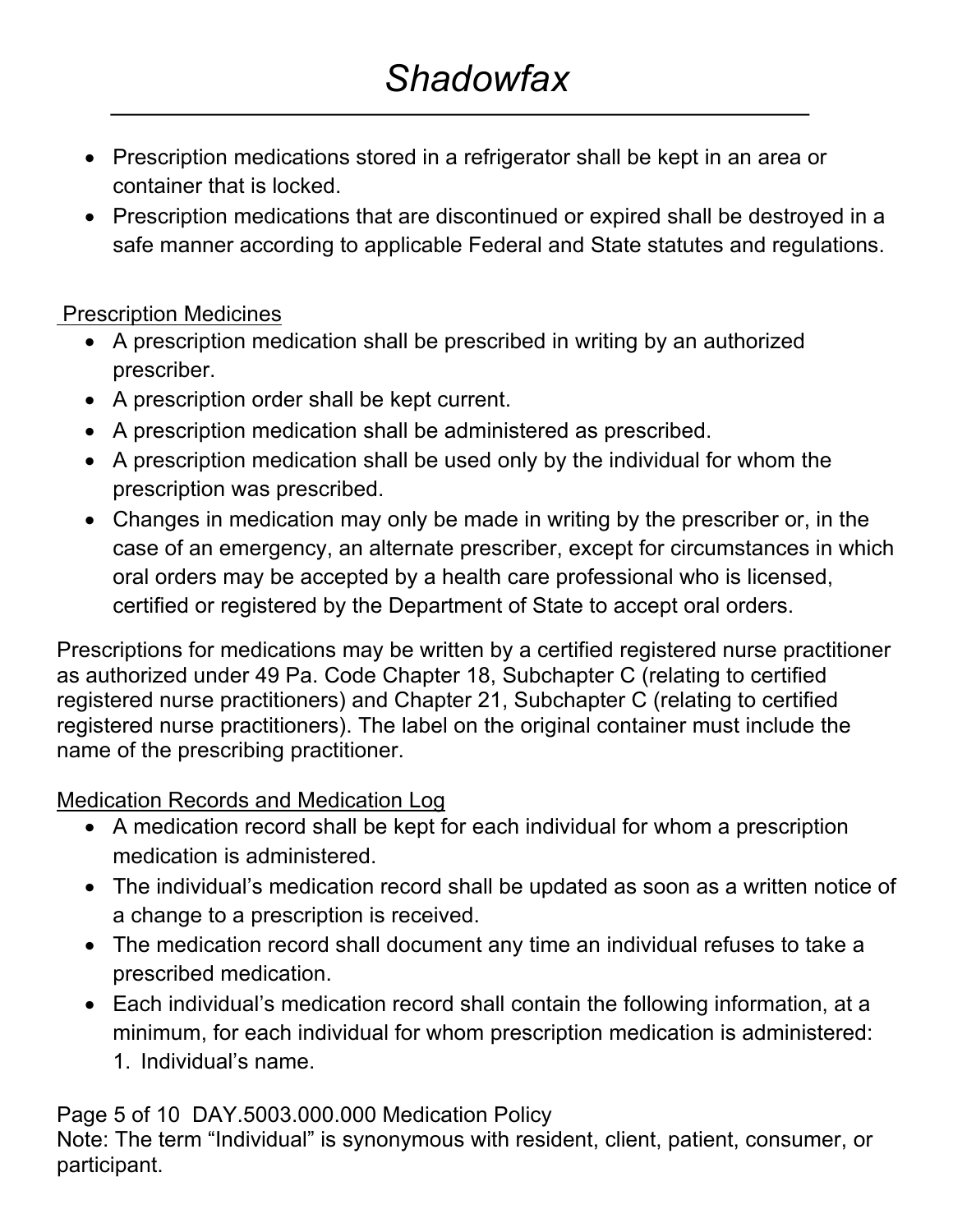# *Shadowfax*

- 2. Name of the prescriber.
- 3. Drug allergies.
- 4. Name of medication.
- 5. Strength of medication.
- 6. Dosage form.
- 7. Dose of medication.
- 8. Route of administration.
- 9. Frequency of administration.
- 10. Administration times.
- 11. Diagnosis or purpose for the medication, including pro re nata.
- 12. Date and time of medication administration, recorded at the time of administration.
- 13. Name and initials of the person administering the medication, recorded at the time of administration.
- 14. Duration of treatment, if applicable.
- 15. Special precautions, if applicable.
- 16. Side effects of the medication, if applicable.

## Adverse Reactions

- If an individual has a suspected adverse reaction to a medication, DAY staff shall immediately consult a health care practitioner or seek emergency medical treatment as indicated by the Shadowfax Emergency Guidelines, ORG.1010.001.000 procedure.
- For any adverse reaction to a medication, the health care practitioner's response to the adverse reaction, and the action taken shall be documented.

## Medication Errors

Medication errors include the following:

- 1. Failure to administer a medication.
- 2. Administration of the wrong medication.
- 3. Administration of the wrong dose of medication.

Page 6 of 10 DAY.5003.000.000 Medication Policy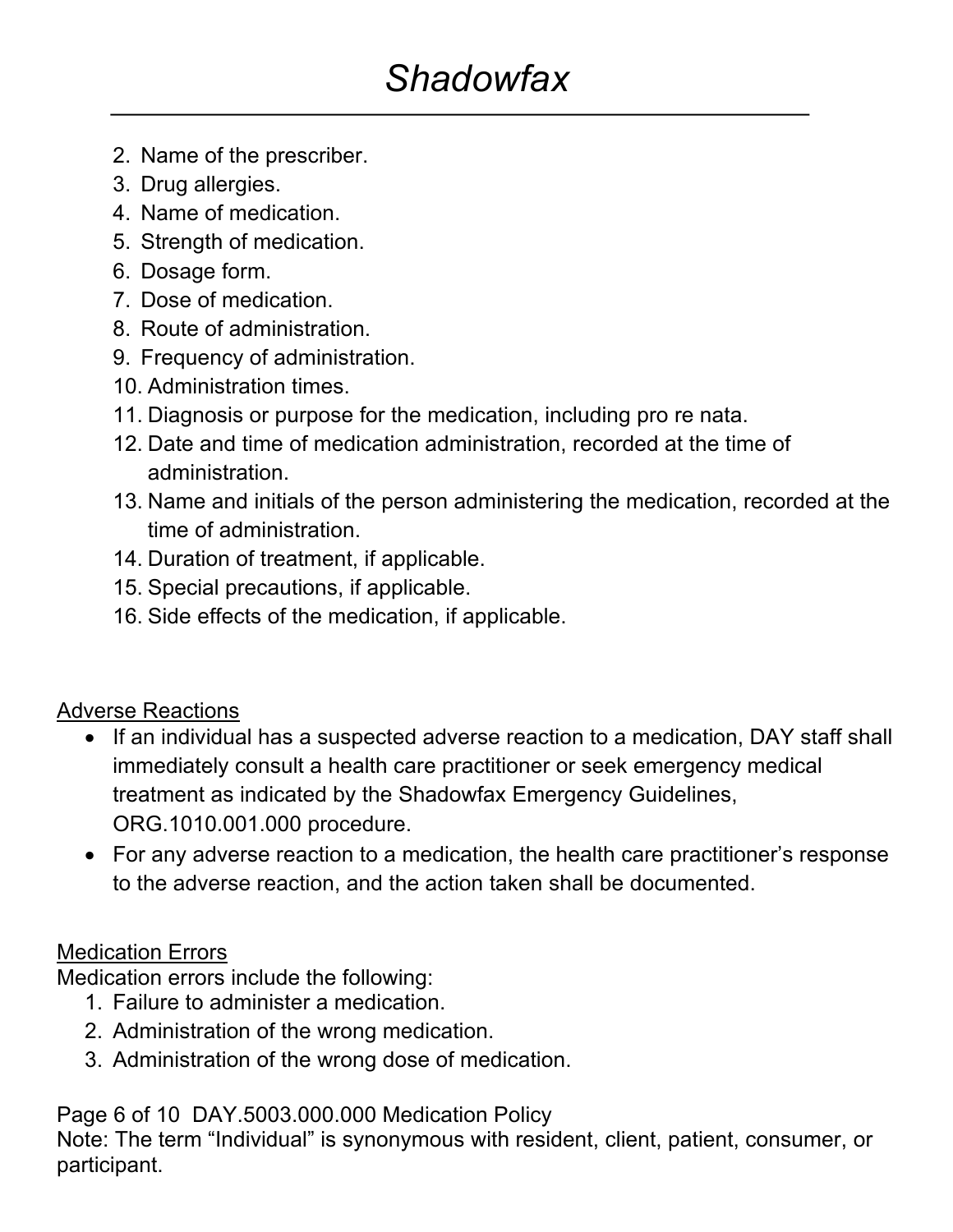- 4. Failure to administer a medication at the prescribed time, which exceeds more than one (1) hour before or after the prescribed time.
- 5. Administration to the wrong person.
- 6. Administration through the wrong route.
- 7. Administration while the individual is in the wrong position.
- 8. Improper preparation of the medication.

Medication Errors shall be reported as an incident according to ORG.1007.000.000 Incident Management.

Medication Errors shall be reported by staff to the agency nurse, and the agency nurse shall notify the prescriber for every error. Family will be notified of all medication errors.

Documentation of medication errors, follow-up action taken and the prescriber's response, if applicable, shall be kept in the individual's record.

## Medication Administration Training – Direct Support Professional (DSP)

- All direct support staff shall receive medication administration training upon being hired. Staff that do not pass the initial training will be given 90 days to complete the course and become certified. It is a condition of employment to successfully pass the required training within 90 days; direct support staff that do not become certified by the end of the 90-day period will have their employment terminated.
- All direct support staff shall receive training in the EMAR system upon being hired.
- Staff members who have successfully completed a PA Department of Human Services approved medication administration course, including the course renewal requirements, may administer medications, injections, procedures and treatments after completing these additional requirements:
	- o Each direct support staff member will be observed administering medication for 15 consecutive successful passes before being permitted to administer medication independently. The observer must be employed for one year in order to serve in this capacity.
	- o If a newly hired staff member has been certified in medication administration by another agency, the staff member must still complete the entire medication

## Page 7 of 10 DAY.5003.000.000 Medication Policy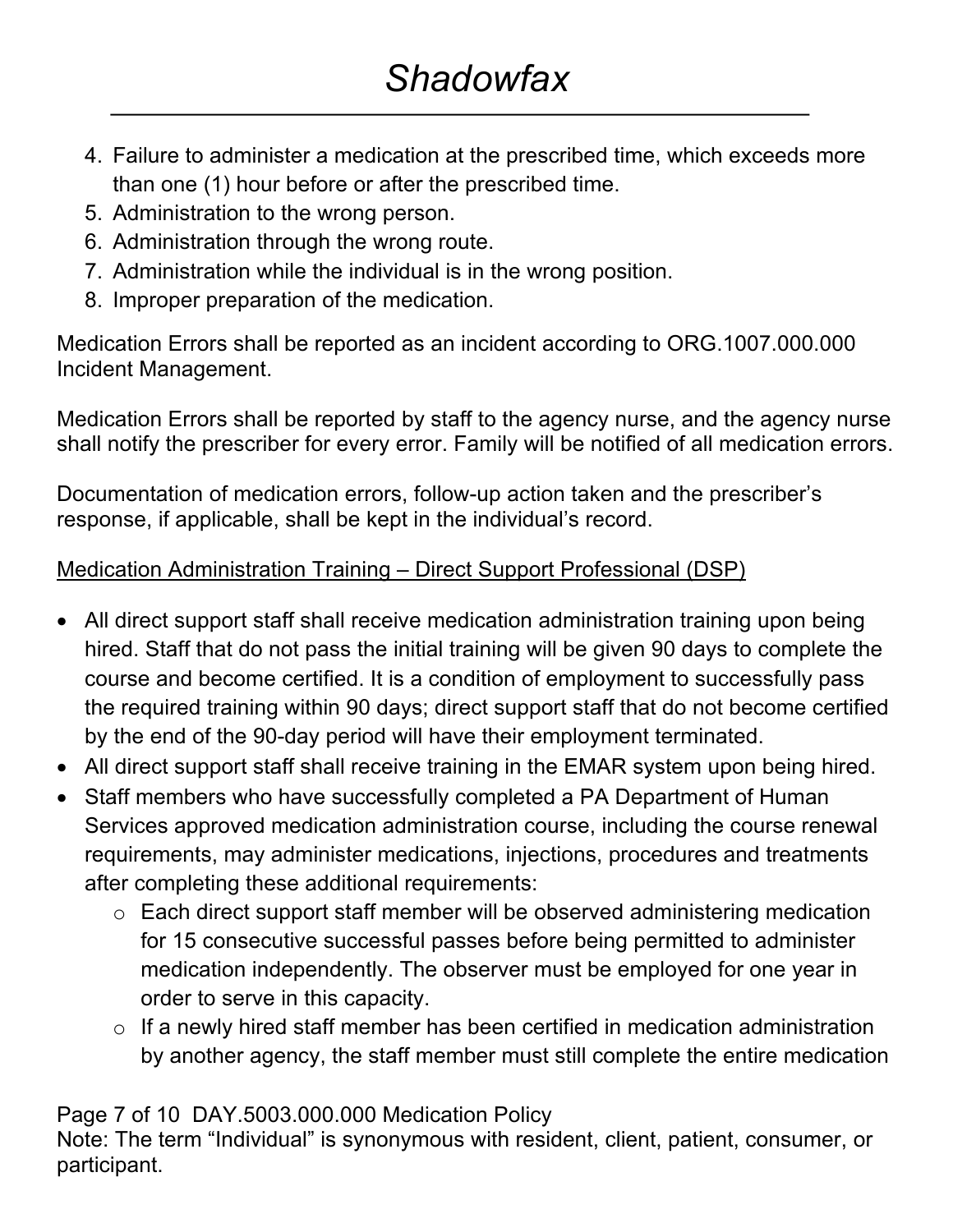administration testing and certification process through Shadowfax. Documentation from other provider agencies will not be accepted.

- o Staff will be trained by the Shadowfax nurse to be certified to give medication other than oral medication. This training must be completed annually.
- o To be certified to administer insulin, staff members must complete and pass an insulin administration training by a certified diabetic nurse educator in addition to the medication administration program. Prior to being eligible to take the insulin administration training, staff members must successfully complete medication administration, two (2) medication practicums with a practicum observer, and 15 additional medication passes. Upon successful completion of the insulin administration training, staff members must notify an agency LPN or RN to schedule 15 observed insulin passes before they are able to administer insulin independently. Staff can only administer insulin based on the prescribed physician orders.
- $\circ$  Insulin training is required annually. Staff cannot administer insulin while they are suspended from administering oral medication.
- o Anyone administering an epinephrine injection by means of an auto-injection device in response to anaphylaxis or another serious allergic reaction has the additional requirement to have successfully completed training within the past 24 months relating to the use of an auto-injection epinephrine injection device provided by a professional who is licensed, certified or registered by the Department of State in the health care field.
- Staff must complete an annual medication practicum according to ODP current guidelines in order to maintain their status as a medication administrator. The medication course practicum summary includes two (2) MAR reviews and two (2) medication passes observed by a certified medication administration trainer annually.
- All regularly scheduled staff must administer medications at least once a month. The required frequency for administering medication for staff who are not regularly scheduled will be reviewed on a case-by-case basis.
- Medication Mindfulness training is required every three (3) years.
- Additional training may be required due to medication errors.

Page 8 of 10 DAY.5003.000.000 Medication Policy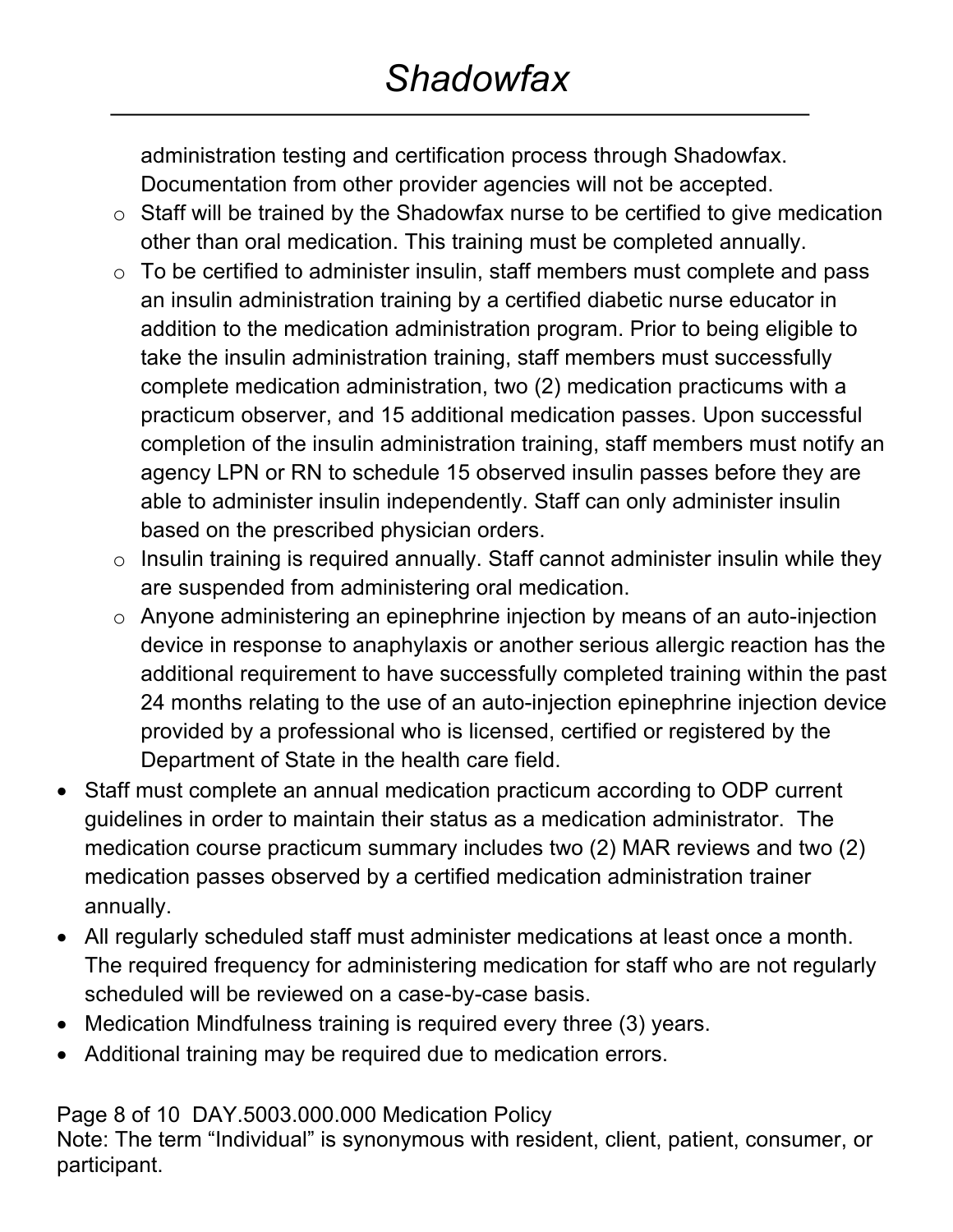• A record of the training shall be kept, including the person trained, the date, source, name of trainer and documentation that the course was successfully completed.

## Certified Registered Nurse Practitioner (CRNP)

PA Code Title 55 Chapter 2380 includes these stipulations for CRNPs:

As authorized under 49 Pa. Code Chapter 18, Subchapter C (relating to certified registered nurse practitioners) and Chapter 21, Subchapter C (relating to certified registered nurse practitioners):

- Prescriptions for medications may be written by a CRNP. The label on the original container must include the name of the prescribing practitioner.
- The medication log must identify the prescribing CRNP when a medication was prescribed by a CRNP.
- Notification of an adverse reaction to a medication may be made to the prescribing CRNP when the medication was prescribed by a CRNP

### Staff Compliance Enforcement

Staff members who are not able to administer medications due to being out of compliance with this policy will have 30 days to regain compliance. If a staff member needs to retake the medication administration training course, the staff member must attend the next available scheduled course. Staff members who do not regain compliance within 30 days will have their employment terminated.

## VI. **OVERSIGHT**

Shadowfax's Compliance Committee or their designee(s) (the "Approved By") shall be in charge of the administration of this Policy. The Approved By responsibilities include:

1. Identifying the action steps to come into compliance and directives to maintain compliance and implement the action steps.

Page 9 of 10 DAY.5003.000.000 Medication Policy Note: The term "Individual" is synonymous with resident, client, patient, consumer, or participant.